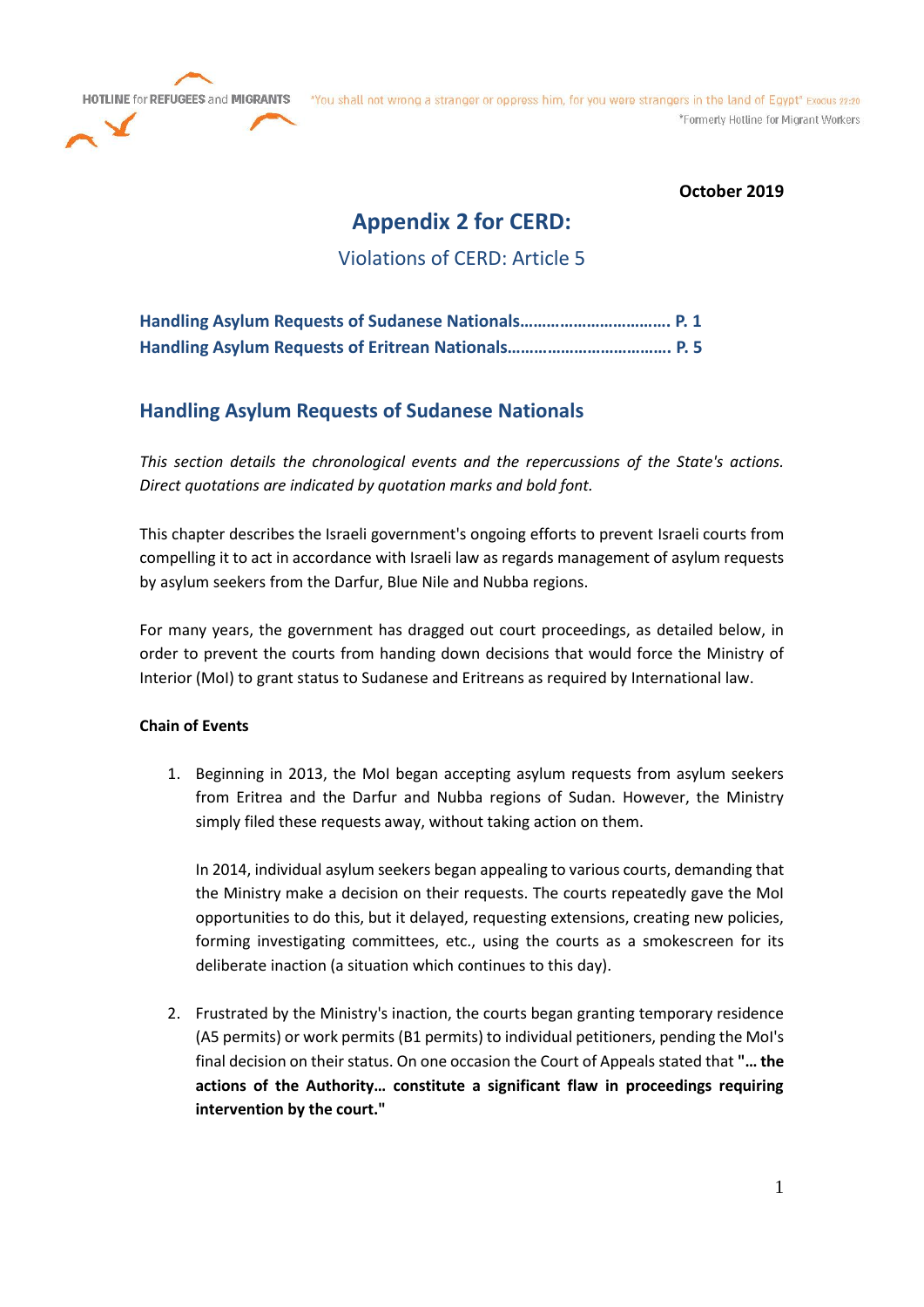**HOTLINE for REFUGEES and MIGRANTS** "You shall not wrong a stranger or oppress him, for you were strangers in the land of Egypt" Exodus 22:20 \*Formerly Hotline for Migrant Workers

> It is important to note that the A5 permit provides social benefits (such as national health insurance), enables the holder to leave and return to Israel, and exempts the holder from the Deposit regulation which places 20% of a person's salary in a holding account until they leave Israel.

3. In June 2017, in response to pressure from the courts, the MoI granted 200 A5 permits to a group of Sudanese from the Darfur region who met specific age and entry date criteria.

In December 2017, 300 more Sudanese from the Darfur region received the same permits under similar conditions.

In May 2018, 300 more Sudanese from Darfur, as well as the Nuba Mountains and the Blue Nile regions, received the same permits under similar conditions.

4. In 2018 the MoI began to appeal the issuance of these permits in district courts. On 26 November 2018, Judge Darel (District Court of Jerusalem) ruled in the Ministry's favor, effectively reversing the A5 permits. An appeal, still pending, was submitted to the HCJ.

On 27 May, 2019, Judge Vinograd (District Court of Jerusalem) also ruled in favor of the government, reversing the A5 permits issued as a temporary measure until the MoI makes a decision regarding asylum requests.

5. On 19 March, 2019, the High Court of Justice issued an injunction in 2 main appeals submitted on behalf of Darfuri and Nubba region asylum seekers by private attorneys, (HCJ 7552/17 and HCJ 4630/17), in which the Immigration Authority was required to explain why A5 permits should not be granted to the plaintiffs and other asylum seekers until a final decision is made about their asylum requests.

The injunction required the government to explain why it had not immediately adopted **"… the guidelines [to examine and decide] on asylum requests …, and instruct the Advisory Committee on Refugees to take action on these requests accordingly,"** or alternately, to explain**"… why it does not immediately declare these guidelines to be unnecessary, and instruct the Advisory Committee to take action … accordingly."**

6. In wake of these injunctions, the government decided that all asylum seekers from Darfur, Nubba and Blue Nile regions would receive a 2A5 permit for 1 year until their asylum request is determined. In a meeting headed by the Prime Minister on 4 July, 2019, the government decided to remove the phrase "This permit is not a work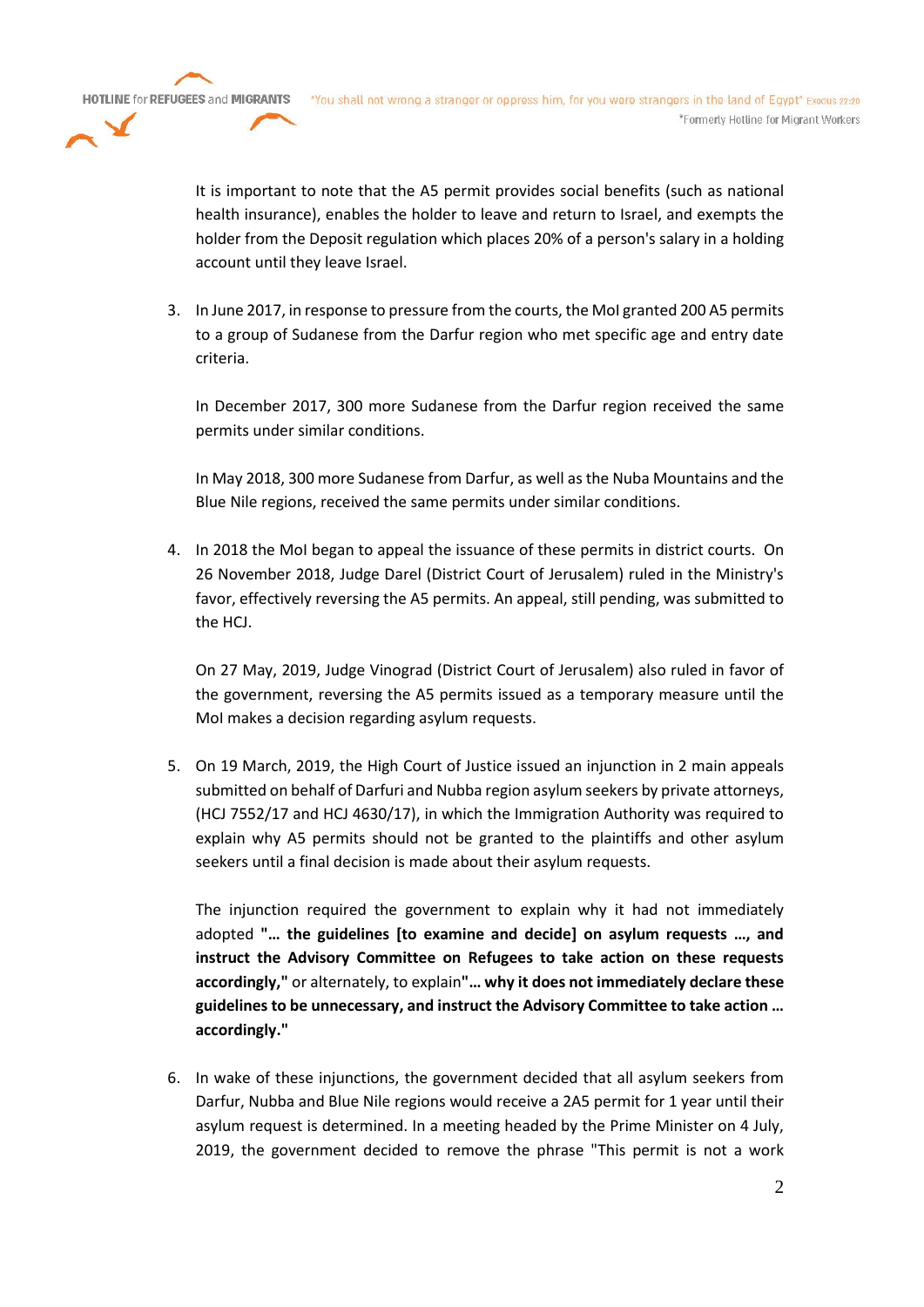permit" from permits issued to asylum seekers from Eritrea and the Darfur and Nubba regions. It also decided to issue B1 permits to 300 asylum seekers from these regions by 9 August, 2019.

The government also included a detailed assessment by the Israeli Ministry of Foreign Affairs which described the spiraling instability in Sudan, the ouster of Sudan's president Amar El Bashir by the military, and the iron fist response of this military and its auxiliary militias to mass protests, with the political and governmental uncertainty spreading to the country's periphery. The assessment also mentioned reports from the media and UN entities detailing hundreds of deaths in the suppression of the civil revolt, as well as horrific acts of rape and concealment of bodies, with most of the accusations levied against the same militia accused of war crimes against African tribes in the Darfur region in previous years.

The government's response continued: **"Given these circumstances, it [is] difficult to move forward on individual asylum requests because there is no clear picture of the situation in Sudan. This uncertainty … and its impact on the [asylum request process] prevents the government from formulating guidelines for individual asylum requests from the Sudanese...**

**"Therefore, until the picture becomes clear, the MoI has decided that it cannot determine individual Sudanese asylum requests at this time; and that… the RSD unit [should] now focus on asylum requests submitted by Eritreans [for whom] guidelines for asylum requests from Eritreans have already been formulated."**

7. In 2019, 14 asylum seekers who received A5 permits by the courts (3 of whom had their permits revoked by the Ministry as a result of Judge Darel's ruling), appealed to the High Court of Justice (HCJ 4331/19). All other government appeals were frozen, waiting for precedential rulings by the HCJ on the two cases pending since 2017 (HCJ 7552/17 and HCJ 4630/17).

#### **Ruling by the High Court of Justice, 9 July, 2019 (HCJ 4331/19)<sup>1</sup>**

8. In its decision on 9 July, 2019, the HCJ noted that the State had submitted 55 appeals, of which 40 were still pending. It seemed significant that though the RSD unit of the Population and Immigration Authority claimed it did not have the resources to review

| <sup>1</sup> High Court of Justice: | Honorable Justice A. Fogelman                              |
|-------------------------------------|------------------------------------------------------------|
|                                     |                                                            |
|                                     | Honorable Justice D. Barak-Erez                            |
|                                     | Honorable Justice G. Kara                                  |
| Plaintiffs:                         | Muhamad Isma'il Adam and 13 others                         |
| Defendant:                          | State of Israel – The Population and Immigration Authority |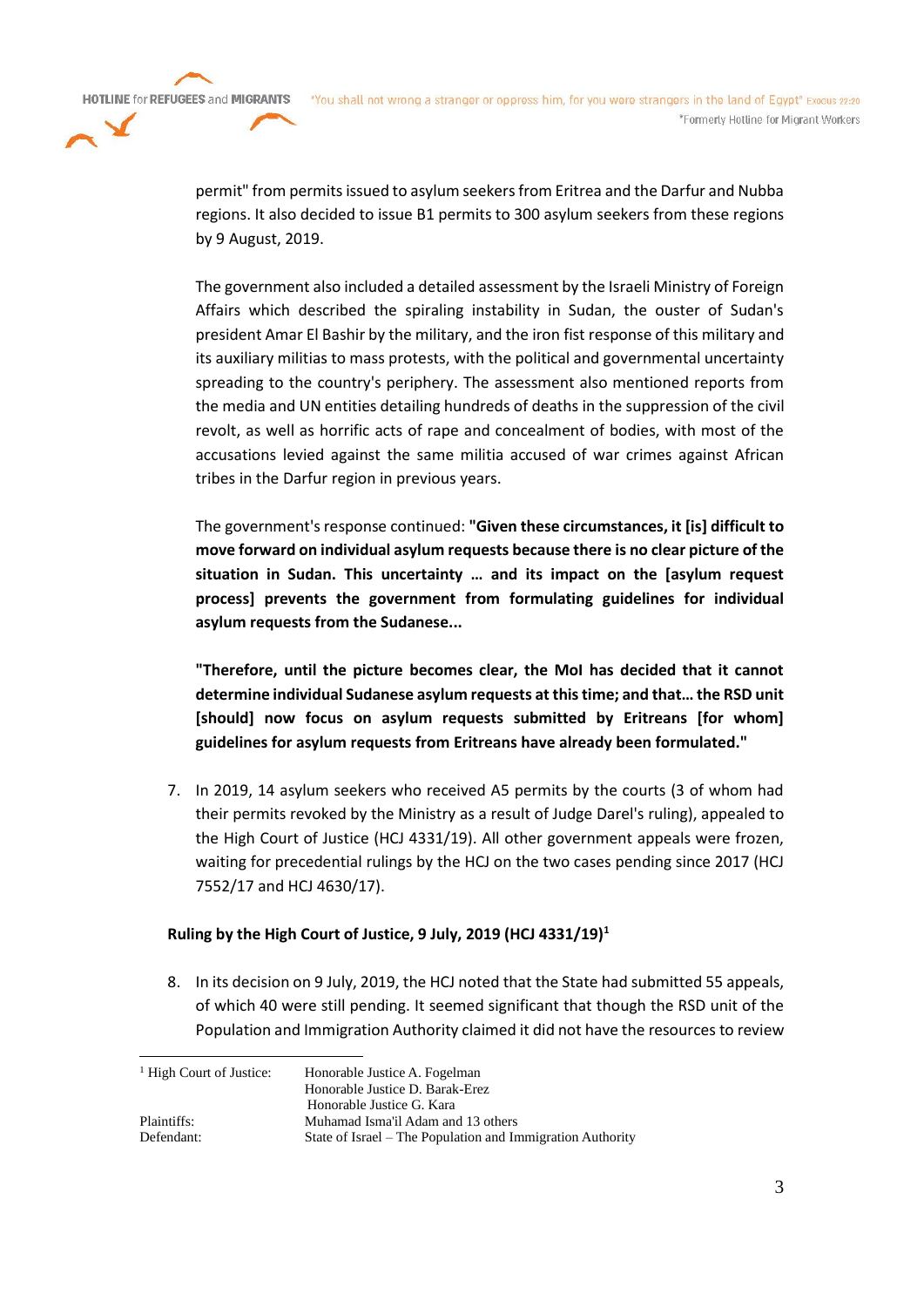

asylum requests, the government had the time and resources to devote to stalling tactics in its efforts to delay implementation of court rulings.

The court noted that in a hearing before the High Court of Justice in 2017 (HCJ 4630/17) the attorney for the petitioners, Michal Pomerantz, objected to the government's request to extend the date of its response by 6 months, and stated that, in the end, the government was admitting that it was **"incapable of implementing, or does not want to implement…the HCJ's injunction now, or in the foreseeable future."** She concluded that "…**the only solution … is to issue a final decision in HCJ 7552/17 and provide A5 permits to asylum seekers from the Darfur and Nubba regions until their asylum requests have been determined – whenever that happens."**

The HCJ's decision, written by Justice Fogelman, stated that the situation, in which the plaintiffs would keep their A5 permits until the MoI, which has the final word, decides on their asylum requests was not an irreversible situation, and that no harm would result from issuing the permits. **" We believe that the scales should be tipped in favor of the plaintiff in the current situation."**

Fogelman also wrote that: **"… in cases where asylum seekers have received A5 status as a result of a ruling by a court of appeals, no temporary injunction will be issued [against them] if the government appeals this decision to a District Court."**

Fogelman also revoked Judge Vinograd's ruling, and required the MoI to restore any A5 permits that were granted, and then later revoked, by that ruling. In the decision he also issued a warning to the Ministry to review the considerations of this ruling before it decided to submit additional appeals in similar circumstances.

The court instructed the government to hold hearings on the pending appeals during the first quarter of 2020, due to upcoming elections on 17 September 2019, , and that the draft of the government's response be submitted 45 days before the hearing. Fogelman also instructed the government to pay NIS 5,000 to each of the plaintiffs for legal expenses.

Another hearing at the HCJ is scheduled for December 9<sup>th</sup>.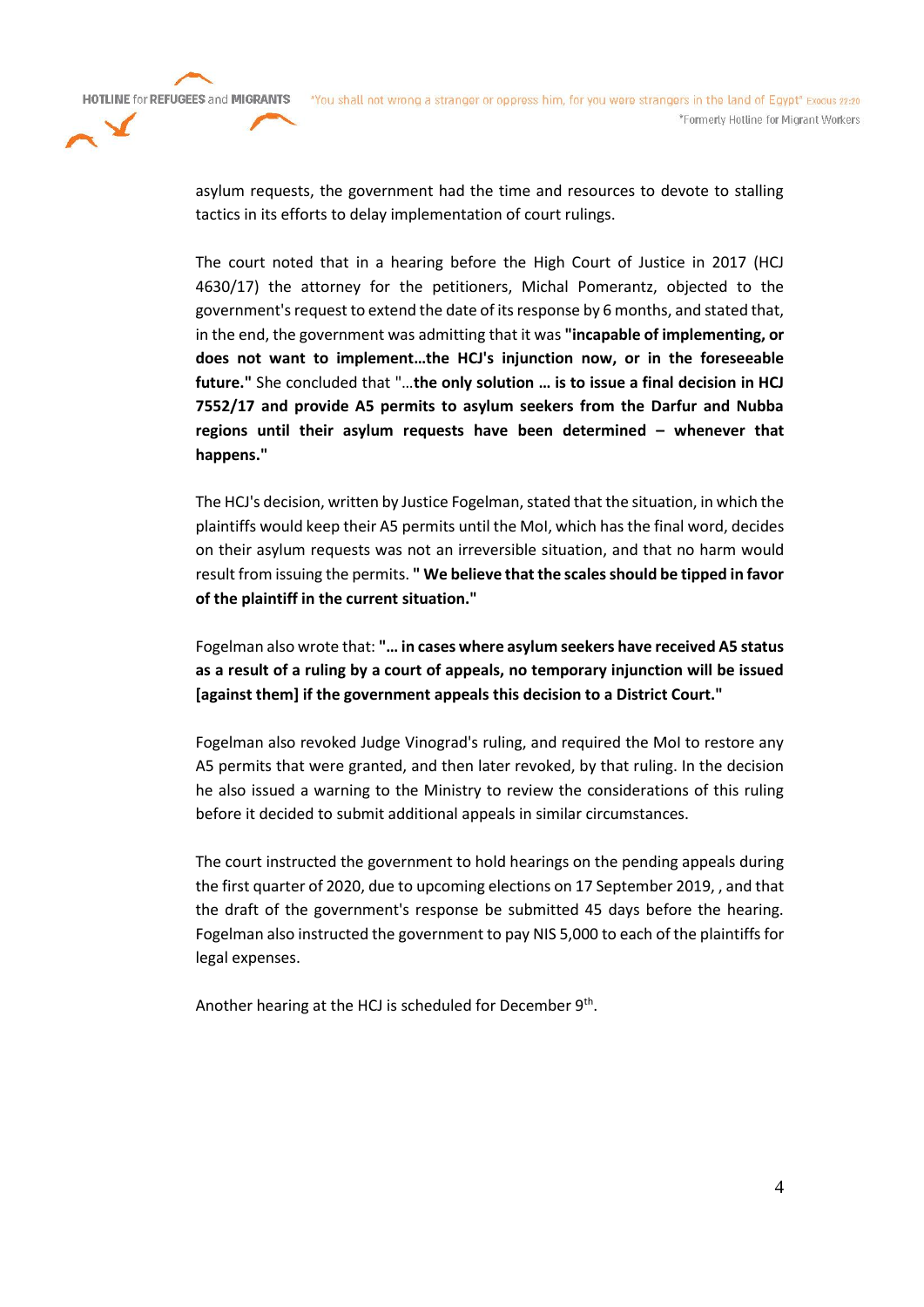**HOTLINE for REFUGEES and MIGRANTS** 

"You shall not wrong a stranger or oppress him, for you were strangers in the land of Egypt" Exodus 22:20 \*Formerly Hotline for Migrant Workers

# **Handling Asylum requests of Eritreans Nationals**

According to the Government's reply to court, 16,149 Eritreans submitted asylum applications. 5,502 of these were rejected, 13 were recognized as refugees and 10,647 requests are still pending. In July 2019, the MOI announced that it would re-examine all asylum applications submitted by Eritreans, including those previously rejected. The applications are to be re-examined under new criteria which include a requirement for draft evasion or defection from the Eritrean army to have a "clear, distinct and prolonged ideological dimension" and are stricter than the criteria posed by UNHCR in similar cases. The State's refusal to reveal the new criteria makes it difficult for applicants to appeal rejections.

*This chapter summarizes the Updated Message and Request by the State of Israel submitted to the District Court of Jerusalem on July 9, 2019. Actual quotations are indicated by quotation marks and bold font.*

District Court of Jerusalem Court of Administrative Affairs The Honorable Justice Oded Shacham

## **State of Israel – the Population and Immigration Authority vs. Eritrean Citizen<sup>2</sup> Updated Message and Request by the State of Israel**

In accordance with the Court's decisions, this updated message is submitted by the State, as well as a request as part of the State's appeal.

### **Reasons for the updated message and request:**

- 1. On the recommendation of the State Attorney General, an advisory committee (hereafter: the Committee) was formed to define criteria to be applied to asylum requests by Eritrean asylum seekers (hereafter: the Criteria Document).
- 2. The criteria were sent to the Attorney General and approved by him and, in a subsequent meeting, were reviewed and approved by the head of the National Security Council and other relevant officials, and finally by the Minister of Interior.
- 3. The following version of the Criteria Document is for publication. Portions of the source document have been redacted because relevant officials believe that publication of these portions might cause the plaintiff to change his request to meet the new criteria. This does not mean that the plaintiff's request, as well as other asylum requests, will not be thoroughly examined according to these criteria. This position is acceptable to the Attorney General.

<sup>2</sup> Abraham Misgena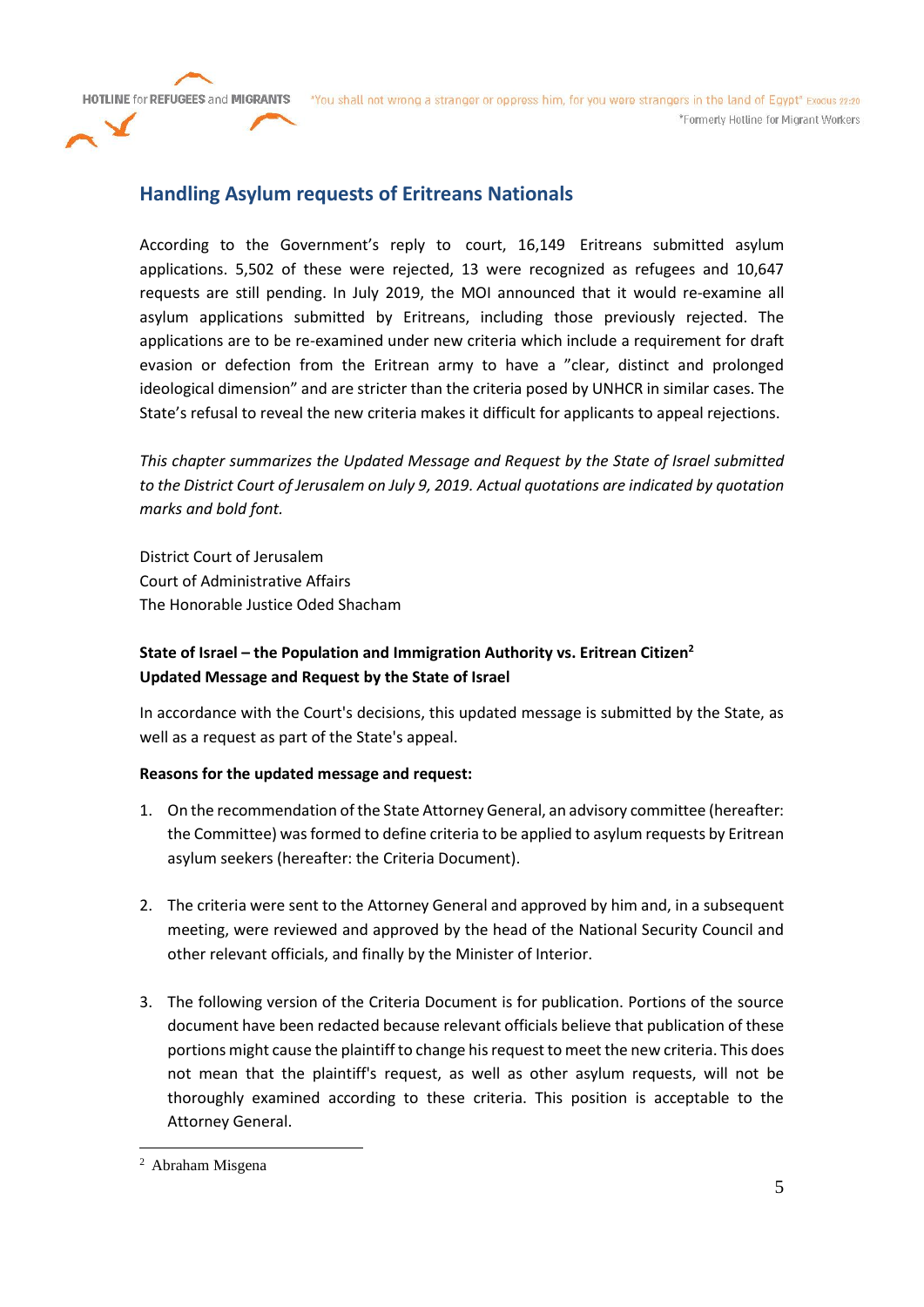

- 4. The criteria in this document will impact all requests for asylum by Eritrean asylum seekers.
- 5. At this time there are approximately  $3,000^3$  asylum requests by Eritreans that have been rejected, as well as approximately 10,000 pending asylum requests. The criteria in the Criteria Document will be applied to all of these requests, including those previously rejected.
- 6. The Ministry of Interior (MoI) intends to change some of its policies as regards the Eritreans in Israel. In the first stage, the sentence "This permit is not a work permit" will be removed from the permits given to asylum seekers. In addition, the permits will be valid for six months, instead of the current two months period. Additional changes in policies might be made in the future.
- 7. The following paragraphs relate to this specific case [State of Israel vs. Abraham Misgena]:
- 8. Previous court rulings in this case, including appeals<sup>4</sup>, are no longer relevant because all asylum requests will be reviewed. The plaintiff's current status will continue to be valid until the MoI makes a final decision, following the review.
- 9. The Court is requested to review the Criteria Document and halt the current. At the same time, the MoI is requested to review all asylum requests according to the new criteria.<sup>5</sup>

<sup>3</sup> According to the Hotline for Refugees and Migrants (HRM) there were originally about 5,000 requests for asylum by Eritreans, but about 2,000 have left the country.

<sup>4</sup> HRM: Abraham Misgena's case was begun in 2014. The State's actions in this case delay a possible grant of asylum.

 $5$  HRM: No deadline has been defined for completion of this review.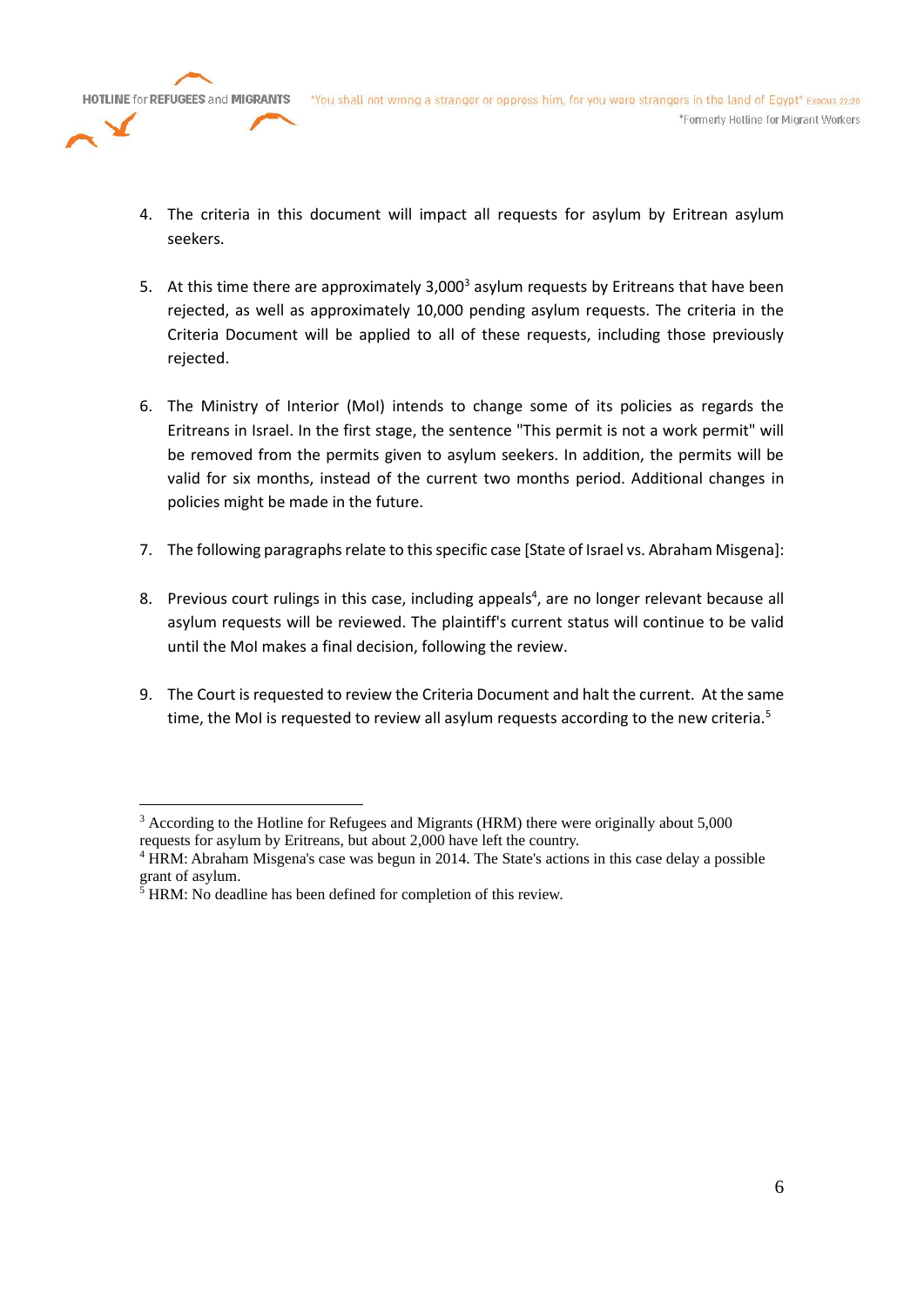## **Criteria for the Examination of Asylum Requests by Eritreans on the Basis of Desertion or Draft Evasion from Military or National Service in Their Country**

This document is for publication. It is a summary of the decisions made by the Committee. Note: so as not to impair the legal proceedings of the specific asylum request<sup>6</sup>, portions of this document have been redacted.

#### **Background**:

- 1. The Committee was asked to define criteria to determine the status for Eritreans requesting asylum on the basis of desertion and draft evasion.
- 2. The Court had ruled that "subjective evidence" shows that the Eritrean government views desertion and draft evasion as a political act which would lead to persecution by the government. The Court ruled that requiring the plaintiff to provide proof of personal persecution was too much to ask.
- 3. The Director of the Ministry of Interior (MoI) and the Minister of Interior determined, based on the ruling of April 21, 2013, that desertion and draft evasion **in themselves** are not evidence of [actual or potential] political persecution, but must be related to one of the [5] criteria listed in the UNHCR Refugee Convention.
- 4. A document listing the characteristics of asylum requests was given to the Committee. These characteristics, based on hundreds of interviews with Eritrean asylum seekers, fall into 3 categories: draft evasion, desertion and punishment.
- 5. Draft evasion [draft dodging]: The following are the claims raised by Eritrean asylum seekers as regards draft evasion:
	- a. Conditions of service
	- b. Prolonged service with no time limit
	- c. Women's' fear of sexual exploitation
	- d. Inability to complete one's studies
	- e. Limitations on freedom of movement
- 6. Desertion: The following are the claims raised by Eritrean asylum seekers as regards desertion:
	- a. Conditions of service and absence of consideration of personal needs, medical needs, family income and vacations
	- b. Disproportionate and arbitrary punishment
	- c. Drafting of married women

<sup>6</sup> State of Israel vs. Abraham Misgena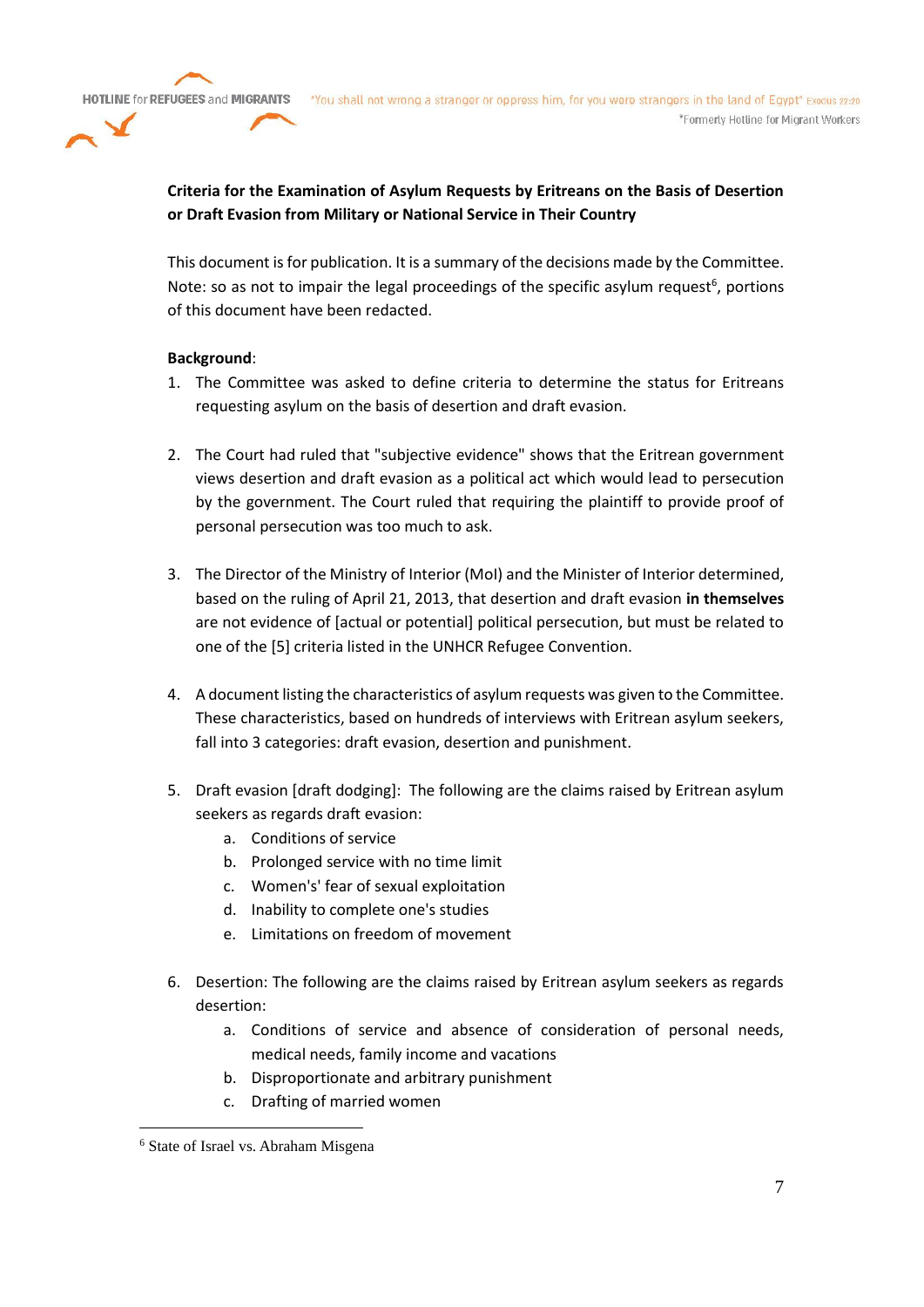

- d. Difficulty in expressing opinions to superiors, and being compelled to follow illegal orders
- e. Assignment to positions that are personally unsatisfying
- f. Being re-drafted after receiving a draft exemption
- g. Fear of punishment or being re-drafted for abandoning one's weapon, holding a high rank, or possessing classified information
- h. Being a conscientious objector
- i. Discrimination based on particular characteristics, such as having Ethiopian origins
- j. Imprisonment for aiding deserters or being in proximity to them; the demand for bail to be released from such imprisonment
- k. Religious persecution for belonging to an unrecognized stream of Christianity, such as Pentecostals, Protestants and Jehovah's Witnesses
- l. Expression of political views, or being accused of having political views against the regime; being accused of espionage or belonging to an outlawed opposition organization such as ELF, SMER, EYSNS and HIDRI
- m. Evincing prohibited sexual tendencies
- n. Economic reasons
- o. Leaving Eritrea illegally
- 7. Punishment: The following are the claims raised by Eritrean asylum seekers as regards punishment for desertion or draft evasion:
	- a. Punishing the offender with prolonged imprisonment, forced labor, withholding salary and loss of rights
	- b. Punishing family members with fines and confiscation of landed property

#### **Discussion:**

- 8. Eritrea has an undemocratic regime that abuses human rights. The implications of the peace agreement between Ethiopia and Eritrea are not yet clear.
- 9. In general, desertion or draft evasion from military or national service is a criminal or disciplinary [military] offense, [whose punishment], according to UNHCR, does not constitute political persecution. What is needed is to determine the existence of additional circumstances that might constitute persecution that meets the criteria specified in the Refugee Convention.
- 10. After examining the various claims, the Committee believes the existence of a "wellfounded fear" of being persecuted in the country of origin must be identified. This fear, according to the Refugee Convention is based on 2 foundations: subjective (the sense of fear) and objective (fear based on something actual).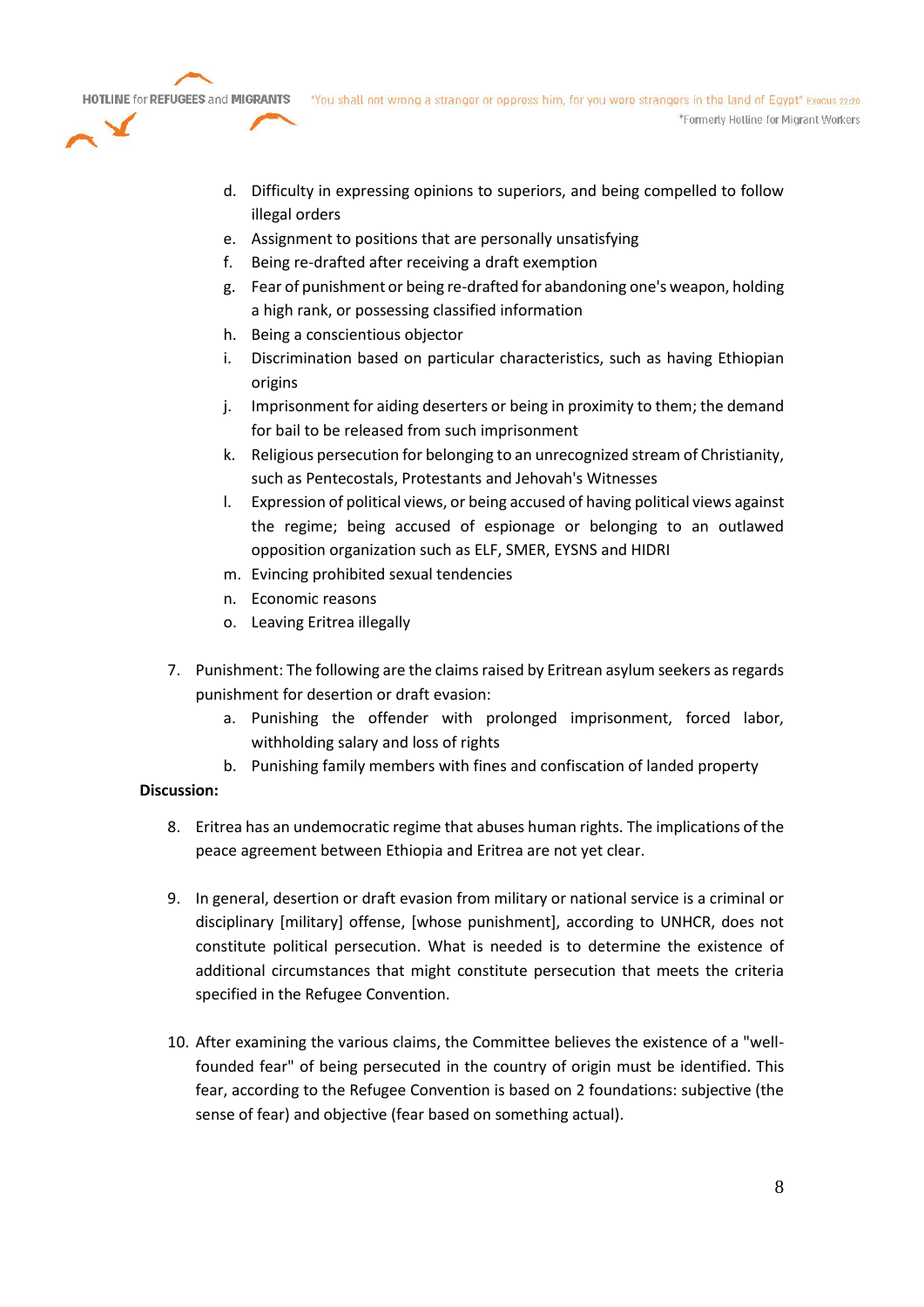

- 12. The plaintiff must persuade the court that his fear of persecution has an objective basis. His story must be credible, coherent and free of major contradictions. Then it can be determined whether the requisite, detailed criteria for a "well-founded fear" exists according to the Refugee Convention.
- 13. The Committee believes that in defining criteria for recognition of desertion or draft evasion in Eritrea as grounds for political persecution, a distinction must be made between draft evasion / desertion of an ideological or political nature (covered by the Refugee Convention) and draft evasion / desertion for other reasons which are not.
- 14. In general, the Committee believes that the following are grounds for recognizing desertion and draft evasion from military or national service as political persecution, in addition to individual circumstances that meet the criteria of the Refugee Convention:
	- a. There exist other reasons for political persecution, even if they are not completely covered by the Refugee Convention.
	- b. When evasion/desertion have a clear, concrete, continuous ideological dimension in which political persecution, as defined by the Refugee Convention, can be clearly seen.
- 15. The principles in the following list will be used to analyze asylum requests in which desertion or draft evasion is used to support the request, according to the particular circumstances of each, on the condition that the plaintiff, and his evidence, are credible, together with up-to-date information about the country of origin.
- 16. In addition, various details will be used to ascertain the authenticity of claims regarding political persecution due to desertion or evasion, for each asylum request.

### **This next section has been redacted by the Committee, and is therefore a summary:**

It must be emphasized that the criteria determined by the Committee are not a "final list", and that the weight of each component will be determined by the Committee according to the specific circumstances of each asylum claim.

<sup>7</sup> HRM: This position has been accepted by both the UK and Switzerland.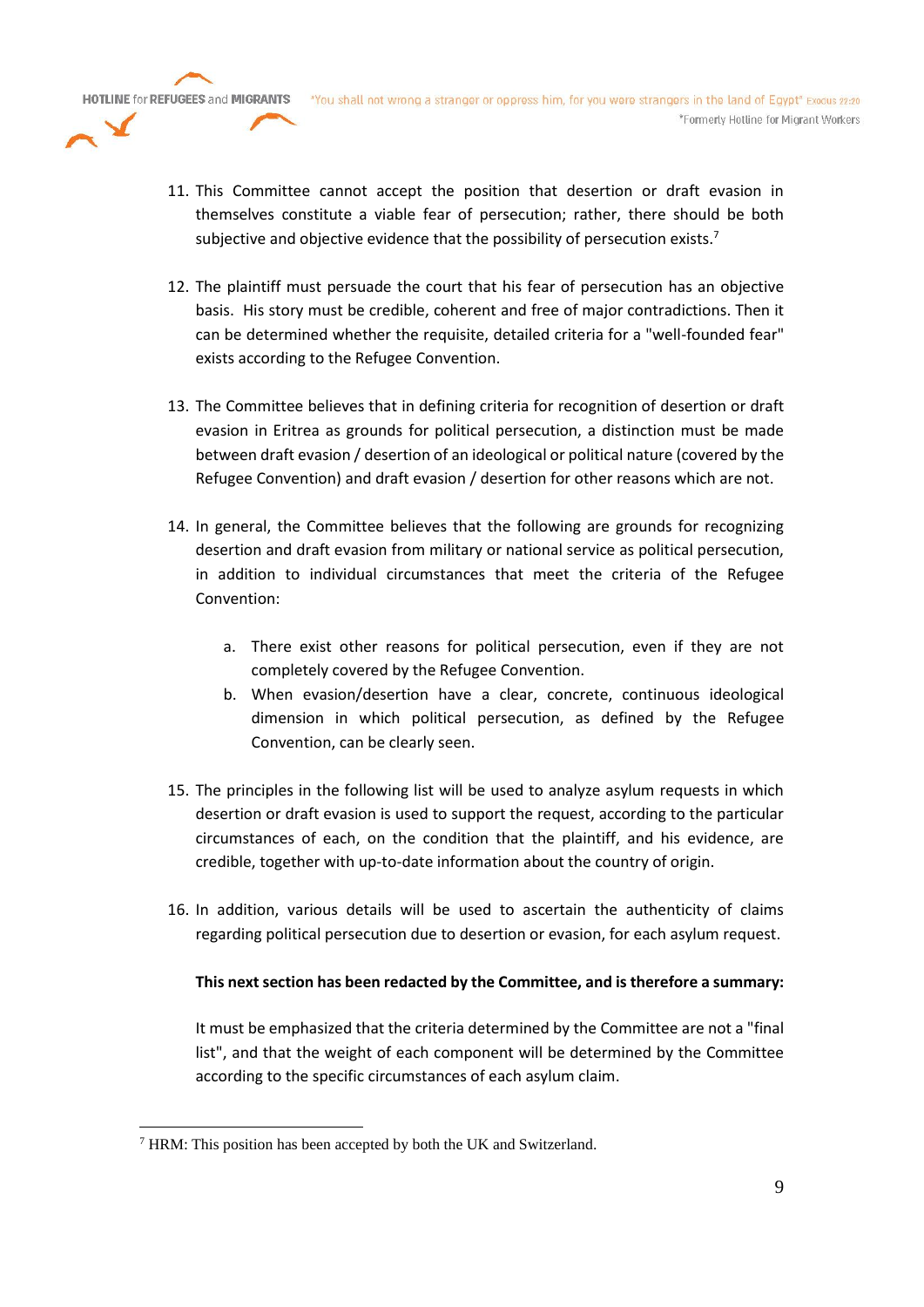

Note that these criteria apply to both men and women.

**In the criteria determined by the Committee, 2 major categories were identified, the details of which might lead to refugee status:**

17. [Category 1] Circumstances which do not themselves constitute a basis for asylum requests, but when added to claims of desertion or evasion, might bring about recognition as a refugee […]

**Paraphrased text**: In this category, various circumstances will be considered which might reveal that the plaintiff suffered abuse in Eritrea for unique reasons, or where, for these reasons<sup>8</sup>, the plaintiff's rights were abrogated.

18. [Category 2] Circumstances which point to draft evasion or desertion with an ideological or political dimension in such a way as to result in recognition as a refugee. […]

**Paraphrase**d **text**: Circumstances will be considered where specific characteristics of the military or national service came to light, or actions were taken in the public sphere against the Eritrean regime while still in Eritrea.

19. The Committee, in the source Criteria Document, specified criteria of exceptional personal circumstances which might impact the general assessment of the asylum request because of their severity. […]

**Paraphrased text**: The plaintiff's personal characteristics or exceptional circumstances regarding experiences in his country of origin will be considered, especially as regards his national or military service.

20. In addition, the Committee has included a list of indicators which could point to the absence of an ideological dimension to desertion or draft evasion. […]

**Paraphrased text**: Circumstances will be taken into account that might weaken the plaintiff's assertion that desertion or evasion has an ideological dimension, due to the generalized aspect of the claims, or their lack of credibility, or the circumstances of his exit from the country, or his actions.

**Continuation of the source Criteria Document, not redacted:**

<sup>8</sup> HRM: Perhaps transgender identity, etc.